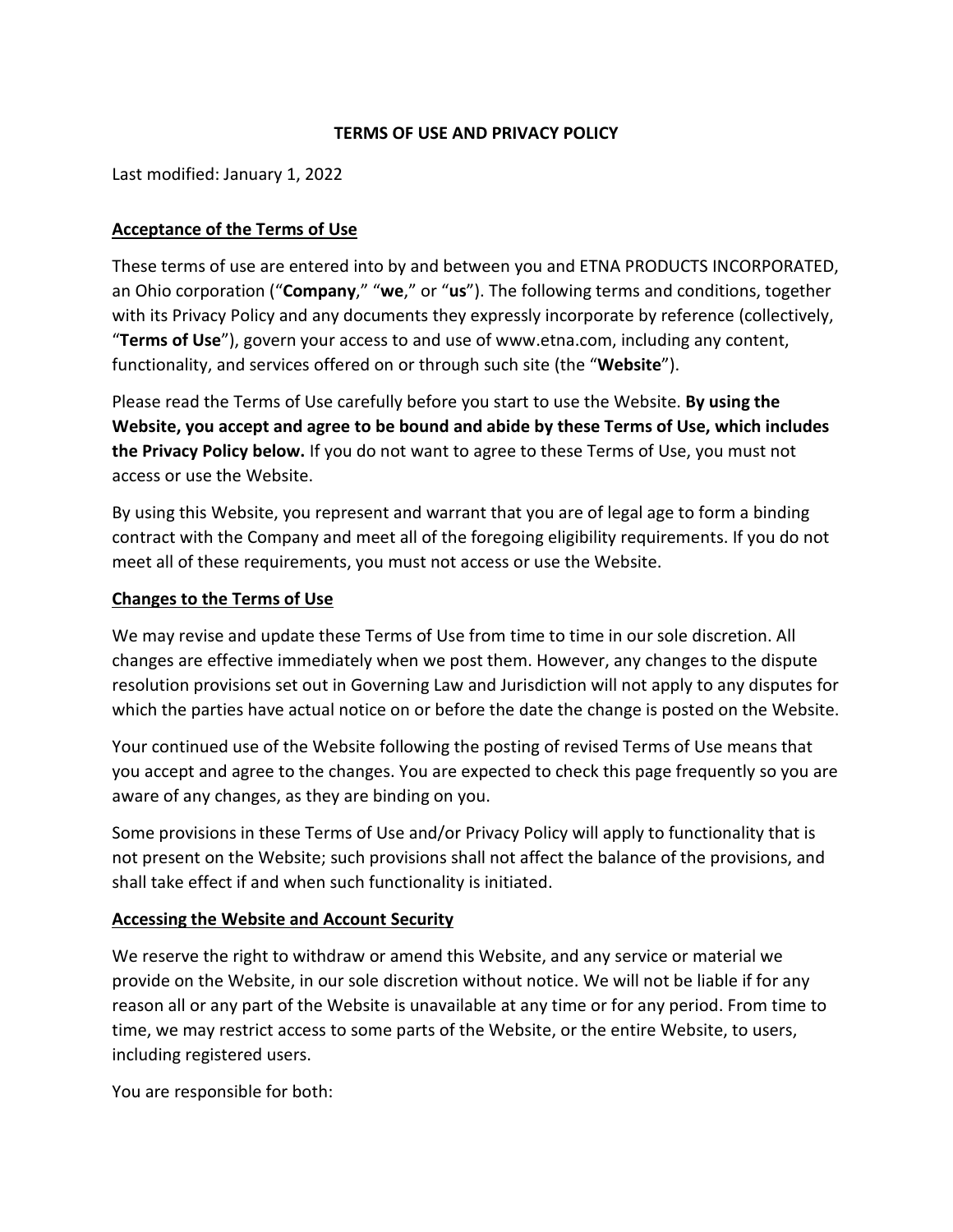- Making all arrangements necessary for you to have access to the Website.
- Ensuring that all persons who access the Website through your internet connection are aware of these Terms of Use and comply with them.

To access the Website or some of the resources it offers, you may be asked to provide certain registration details or other information. It is a condition of your use of the Website that all the information you provide on the Website is correct, current, and complete. You agree that all information you provide to register with this Website or otherwise, including, but not limited to, through the use of any interactive features on the Website, is governed by our Privacy Policy and you consent to all actions we take with respect to your information consistent with our Privacy Policy.

If you choose, or are provided with, a user name, password, or any other piece of information as part of our security procedures, you must treat such information as confidential, and you must not disclose it to any other person or entity. You also acknowledge that your account is personal to you and agree not to provide any other person with access to this Website or portions of it using your user name, password, or other security information. You agree to notify us immediately of any unauthorized access to or use of your user name or password or any other breach of security. You also agree to ensure that you exit from your account at the end of each session. You should use particular caution when accessing your account from a public or shared computer so that others are not able to view or record your password or other personal information.

We have the right to disable any user name if, in our opinion, you have violated any provision of these Terms of Use without refund.

# **Intellectual Property Rights**

The Website and its entire contents, features, and functionality (including but not limited to all information, software, text, displays, images, video, and audio, and the design, selection, and arrangement thereof) are owned by the Company, its licensors, or other providers of such material and are protected by United States and international copyright, trademark, patent, trade secret, and other intellectual property or proprietary rights laws.

These Terms of Use permit you to use the Website for your personal, non-commercial use only. You must not reproduce, distribute, modify, create derivative works of, publicly display, publicly perform, republish, download, store, or transmit any of the material on our Website, except as follows:

- Your computer may temporarily store copies of such materials in RAM incidental to your accessing and viewing those materials.
- You may store files that are automatically cached by your Web browser for display enhancement purposes.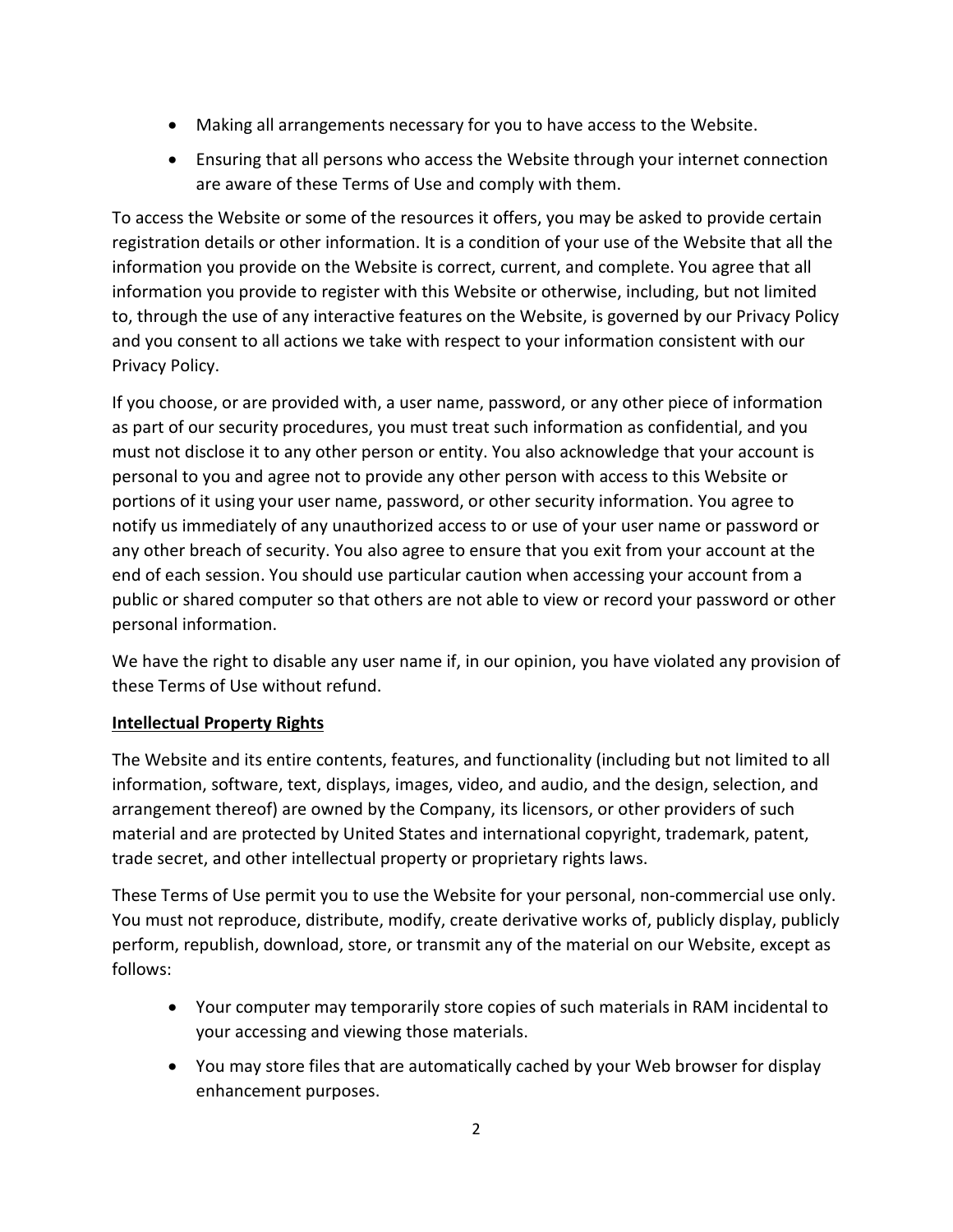- You may print or download one copy of a reasonable number of pages of the Website for your own personal, non-commercial use and not for further reproduction, publication, or distribution.
- If we provide desktop, mobile, or other applications for download, you may download a single copy to your computer or mobile device solely for your own personal, non-commercial use, provided you agree to be bound by our end user license agreement for such applications.
- If we provide social media features with certain content, you may take such actions as are enabled by such features.

You must not:

- Modify copies of any materials from this site.
- Use any illustrations, photographs, video or audio sequences, or any graphics separately from the accompanying text.
- Delete or alter any copyright, trademark, or other proprietary rights notices from copies of materials from this site.

If you wish to make any use of material on the Website other than that set out in this section, please address your request to: etna@etna.com (the "Notice Email")

If you print, copy, modify, download, or otherwise use or provide any other person with access to any part of the Website in breach of the Terms of Use, your right to use the Website will stop immediately and you must, at our option, return or destroy any copies of the materials you have made. No right, title, or interest in or to the Website or any content on the Website is transferred to you, and all rights not expressly granted are reserved by the Company. Any use of the Website not expressly permitted by these Terms of Use is a breach of these Terms of Use and may violate copyright, trademark, and other laws.

# **Trademarks**

The Company name, the term Etna, Etna Products, Etna Tec, and all related names, logos, product and service names, designs, and slogans are trademarks of the Company or its affiliates or licensors. You must not use such marks without the prior written permission of the Company. All other names, logos, product and service names, designs, and slogans on this Website are the trademarks of their respective owners.

#### **Prohibited Uses**

You may use the Website only for lawful purposes and in accordance with these Terms of Use. You agree not to use the Website: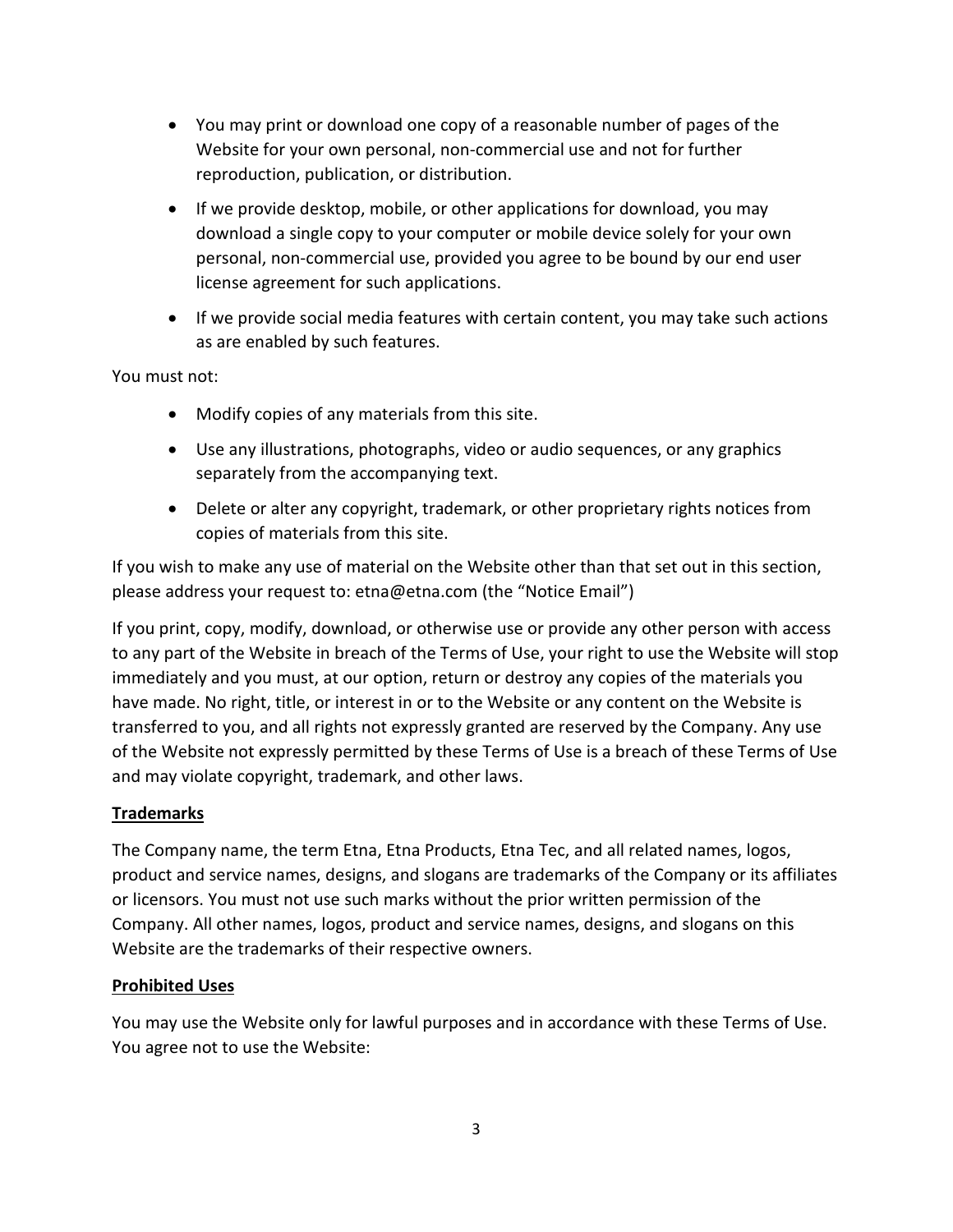- In any way that violates any applicable federal, state, local, or international law or regulation (including, without limitation, any laws regarding the export of data or software to and from the United States or other countries).
- For the purpose of exploiting, harming, or attempting to exploit or harm minors in any way by exposing them to inappropriate content, asking for personally identifiable information, or otherwise.
- To send, knowingly receive, upload, download, use, or re-use any material that does not comply with our Content Standards.
- To transmit, or procure the sending of, any advertising or promotional material without our prior written consent, including any "junk mail," "chain letter," "spam," or any other similar solicitation.
- To impersonate or attempt to impersonate the Company, a Company employee, another user, or any other person or entity (including, without limitation, by using email addresses or screen names associated with any of the foregoing).
- To engage in any other conduct that restricts or inhibits anyone's use or enjoyment of the Website, or which, as determined by us, may harm the Company or users of the Website, or expose them to liability.

Additionally, you agree not to:

- Use the Website in any manner that could disable, overburden, damage, or impair the site or interfere with any other party's use of the Website, including their ability to engage in real time activities through the Website.
- Use any robot, spider, or other automatic device, process, or means to access the Website for any purpose, including monitoring or copying any of the material on the Website.
- Use any manual process to monitor or copy any of the material on the Website, or for any other purpose not expressly authorized in these Terms of Use, without our prior written consent.
- Use any device, software, or routine that interferes with the proper working of the Website.
- Introduce any viruses, Trojan horses, worms, logic bombs, or other material that is malicious or technologically harmful.
- Attempt to gain unauthorized access to, interfere with, damage, or disrupt any parts of the Website, the server on which the Website is stored, or any server, computer, or database connected to the Website.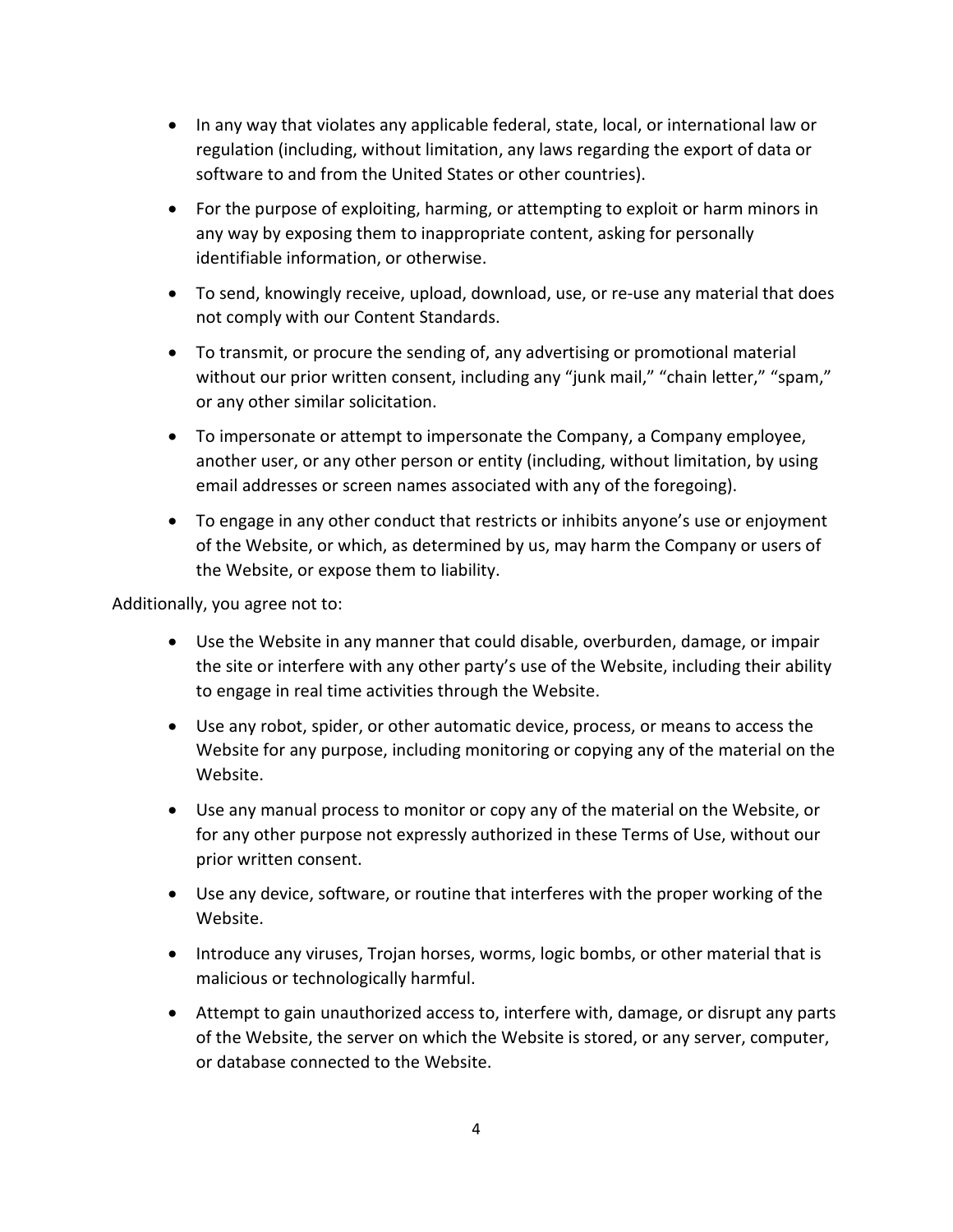- Attack the Website via a denial-of-service attack or a distributed denial-of-service attack.
- Otherwise attempt to interfere with the proper working of the Website.

# **User Contributions**

The Website may contain message boards, chat rooms, personal web pages or profiles, forums, bulletin boards, and other interactive features (collectively, "**Interactive Services**") that allow users to post, submit, publish, display, or transmit to other users or other persons (hereinafter, "**post**") content or materials (collectively, "**User Contributions**") on or through the Website.

All User Contributions must comply with the Content Standards set out in these Terms of Use.

Any User Contribution you post to the site will be considered non-confidential and nonproprietary. By providing any User Contribution on the Website, you grant us and our affiliates and service providers, and each of their and our respective licensees, successors, and assigns the right to use, reproduce, modify, perform, display, distribute, and otherwise disclose to third parties any such material for any purpose.

You represent and warrant that:

- You own or control all rights in and to the User Contributions and have the right to grant the license granted above to us and our affiliates and service providers, and each of their and our respective licensees, successors, and assigns.
- All of your User Contributions do and will comply with these Terms of Use.

You understand and acknowledge that you are responsible for any User Contributions you submit or contribute, and you, not the Company, have full responsibility for such content, including its legality, reliability, accuracy, and appropriateness.

We are not responsible or liable to any third party for the content or accuracy of any User Contributions posted by you or any other user of the Website.

# **Monitoring and Enforcement; Termination**

We have the right to:

- Remove or refuse to post any User Contributions for any or no reason in our sole discretion.
- Contact you for our marketing and other commercial purposes.
- Take any action with respect to any User Contribution that we deem necessary or appropriate in our sole discretion, including if we believe that such User Contribution violates the Terms of Use, including the Content Standards, infringes any intellectual property right or other right of any person or entity, threatens the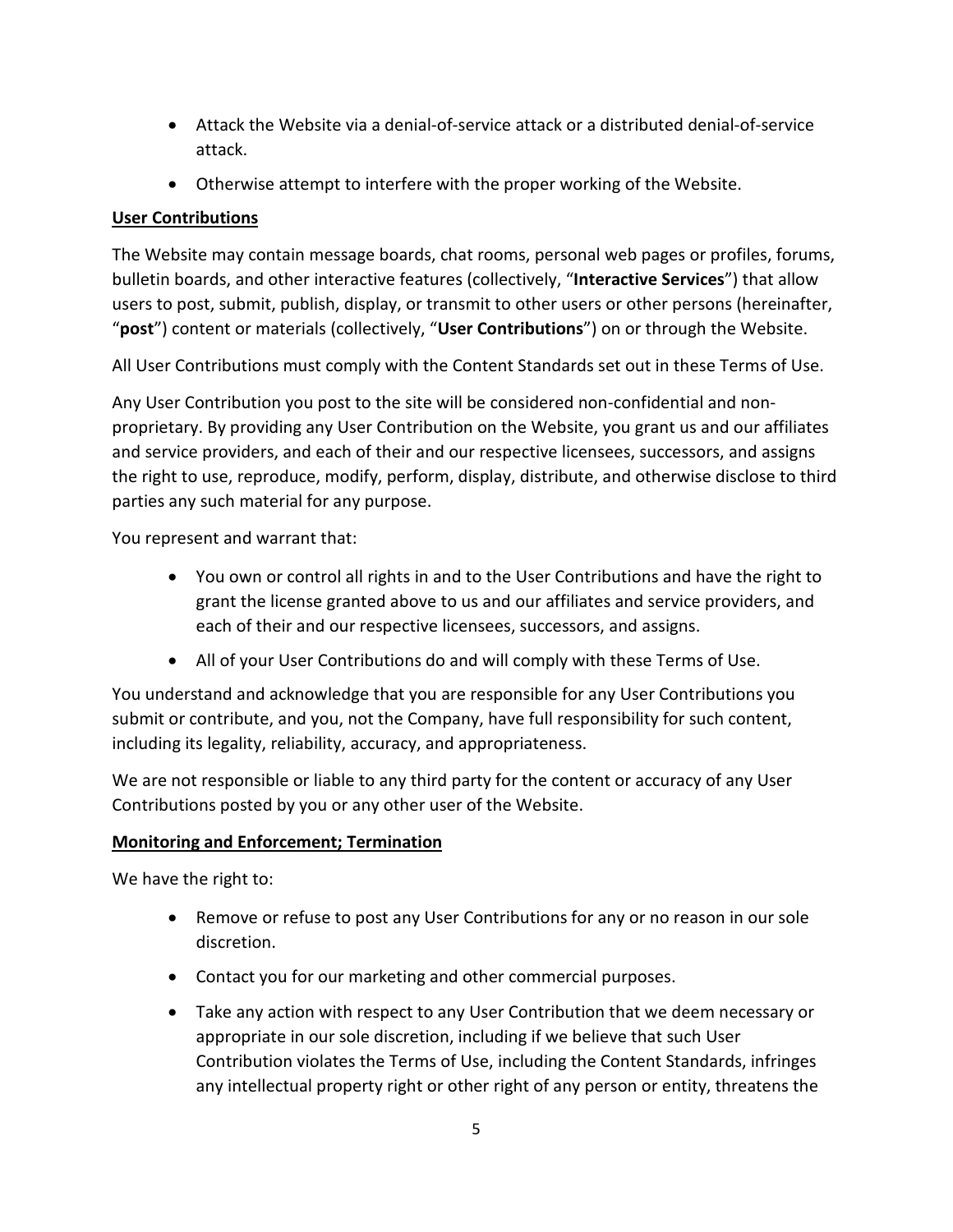personal safety of users of the Website or the public, or could create liability for the Company.

- Disclose your identity or other information about you to any third party who claims that material posted by you violates their rights, including their intellectual property rights or their right to privacy.
- Take appropriate legal action, including without limitation, referral to law enforcement, for any illegal or unauthorized use of the Website.
- Terminate or suspend your access to all or part of the Website for any violation of these Terms of Use.

Without limiting the foregoing, we have the right to cooperate fully with any law enforcement authorities or court order requesting or directing us to disclose the identity or other information of anyone posting any materials on or through the Website. YOU WAIVE AND HOLD HARMLESS THE COMPANY AND ITS AFFILIATES, LICENSEES, AND SERVICE PROVIDERS FROM ANY CLAIMS RESULTING FROM ANY ACTION TAKEN BY ANY OF THE FOREGOING PARTIES DURING, OR TAKEN AS A CONSEQUENCE OF, INVESTIGATIONS BY EITHER SUCH PARTIES OR LAW ENFORCEMENT AUTHORITIES.

However, we cannot and do not undertake to review all material before it is posted on the Website, and cannot ensure prompt removal of objectionable material after it has been posted. Accordingly, we assume no liability for any action or inaction regarding transmissions, communications, or content provided by any user or third party. We have no liability or responsibility to anyone for performance or nonperformance of the activities described in this section.

# **Content Standards**

These content standards apply to any and all User Contributions and use of Interactive Services. User Contributions must in their entirety comply with all applicable federal, state, local, and international laws and regulations. Without limiting the foregoing, User Contributions must not:

- Contain any material that is defamatory, obscene, indecent, abusive, offensive, harassing, violent, hateful, inflammatory, or otherwise objectionable.
- Promote sexually explicit or pornographic material, violence, or discrimination based on race, sex, religion, nationality, disability, sexual orientation, or age.
- Infringe any patent, trademark, trade secret, copyright, or other intellectual property or other rights of any other person.
- Violate the legal rights (including the rights of publicity and privacy) of others or contain any material that could give rise to any civil or criminal liability under applicable laws or regulations or that otherwise may be in conflict with these Terms of Use and our Privacy Policy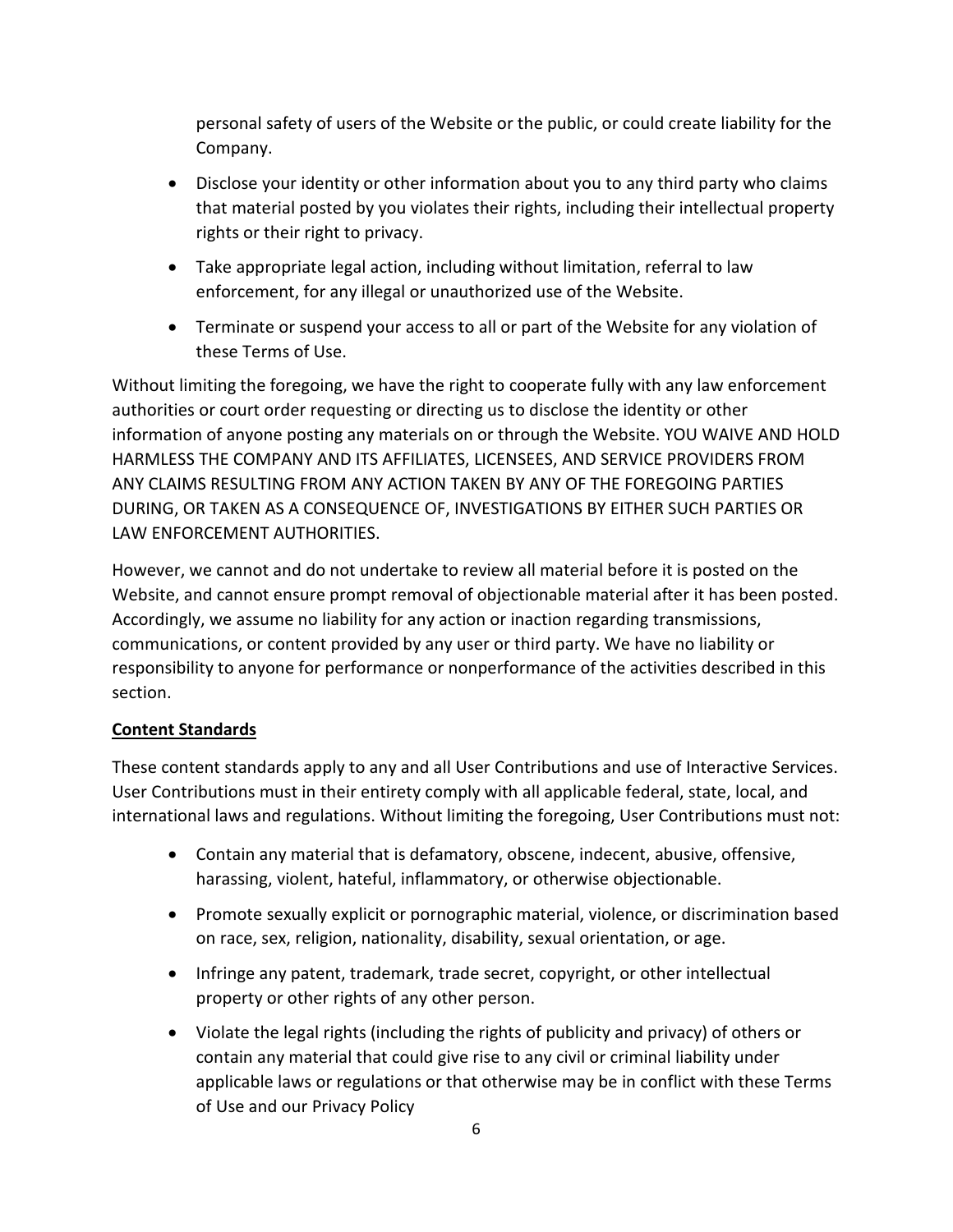- Be likely to deceive any person.
- Promote any illegal activity, or advocate, promote, or assist any unlawful act.
- Cause annoyance, inconvenience, or needless anxiety or be likely to upset, embarrass, alarm, or annoy any other person.
- Impersonate any person, or misrepresent your identity or affiliation with any person or organization.
- Involve commercial activities or sales, such as contests, sweepstakes, and other sales promotions, barter, or advertising.
- Give the impression that they emanate from or are endorsed by us or any other person or entity, if this is not the case.

#### **Copyright Infringement**

If you believe that any User Contributions violate your copyright, please see our Copyright Policy for instructions on sending us a notice of copyright infringement. It is the policy of the Company to terminate the user accounts of repeat infringers.

#### **Changes to the Website**

We may update the content on this Website from time to time, but its content is not necessarily complete or up-to-date. Any of the material on the Website may be out of date at any given time, and we are under no obligation to update such material.

#### **Information about You and Your Visits to the Website**

All information we collect on this Website is subject to our Privacy Policy. By using the Website, you consent to all actions taken by us with respect to your information in compliance with the Privacy Policy.

#### **Linking to the Website and Social Media Features**

You may link to our homepage, provided you do so in a way that is fair and legal and does not damage our reputation or take advantage of it, but you must not establish a link in such a way as to suggest any form of association, approval, or endorsement on our part without our express consent.

This Website may provide certain social media features that enable you to:

- Link from your own or certain third-party websites to certain content on this Website.
- Send emails or other communications with certain content, or links to certain content, on this Website.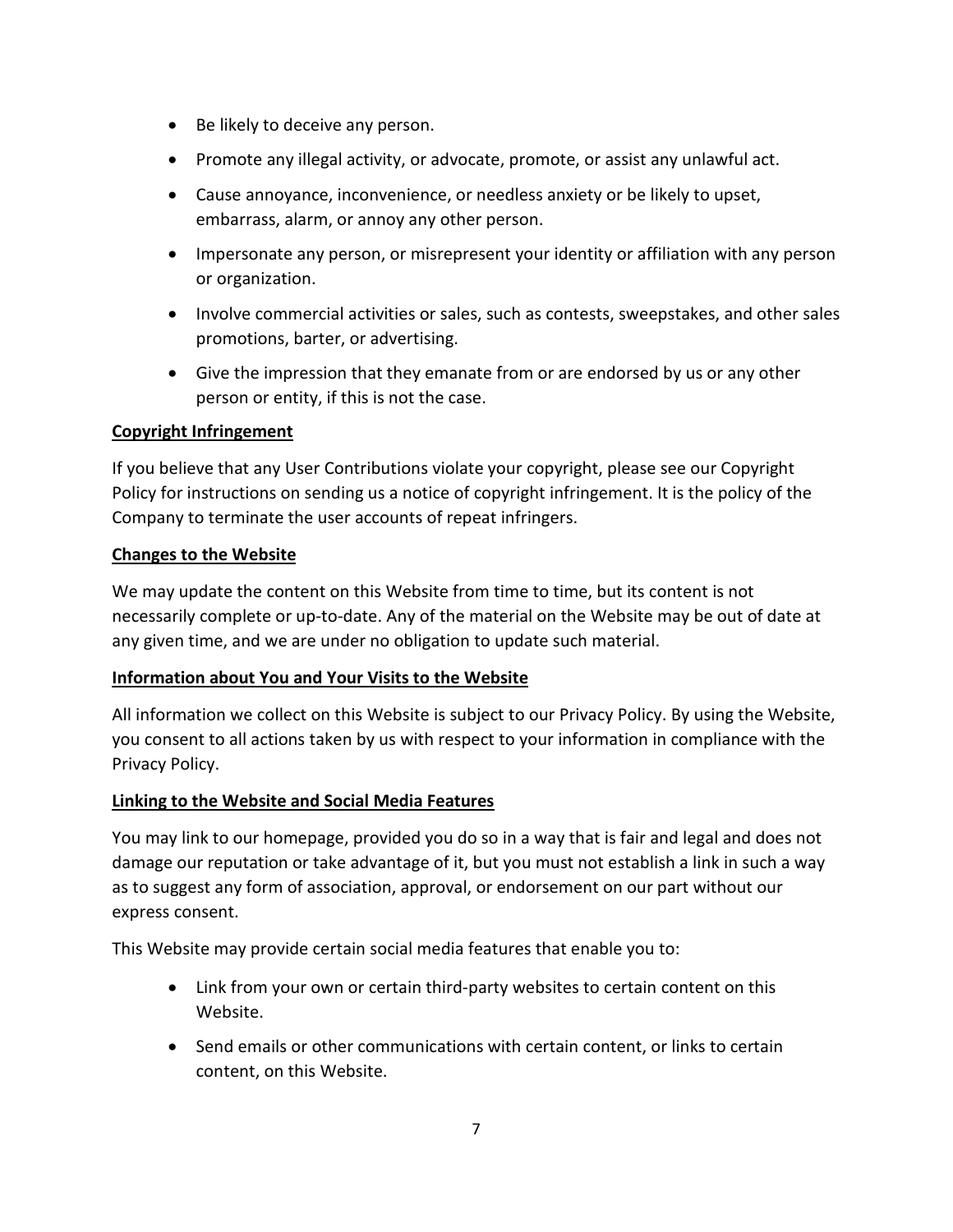• Cause limited portions of content on this Website to be displayed or appear to be displayed on your own or certain third-party websites.

You may use these features solely as they are provided by us and otherwise in accordance with any additional terms and conditions we provide with respect to such features. Subject to the foregoing, you must not:

- Establish a link from any website that is not owned by you.
- Cause the Website or portions of it to be displayed on, or appear to be displayed by, any other site, for example, framing, deep linking, or in-line linking.
- Link to any part of the Website other than the homepage.
- Otherwise take any action with respect to the materials on this Website that is inconsistent with any other provision of these Terms of Use.

You agree to cooperate with us in causing any unauthorized framing or linking immediately to stop. We reserve the right to withdraw linking permission without notice.

We may disable all or any social media features and any links at any time without notice in our discretion.

#### **Links from the Website**

If the Website contains links to other sites and resources provided by third parties, these links are provided for your convenience only. This includes links contained in advertisements, including banner advertisements and sponsored links. We have no control over the contents of those sites or resources, and accept no responsibility for them or for any loss or damage that may arise from your use of them. If you decide to access any of the third-party websites linked to this Website, you do so entirely at your own risk and subject to the terms and conditions of use for such websites.

# **Geographic Restrictions**

The owner of the Website is based in the State of Ohio in the United States. We provide this Website for use only by persons located in the United States. We make no claims that the Website or any of its content is accessible or appropriate outside of the United States. Access to the Website may not be legal by certain persons or in certain countries. If you access the Website from outside the United States, you do so on your own initiative and are responsible for compliance with local laws.

#### **Disclaimer of Warranties**

You understand that we cannot and do not guarantee or warrant that files available for downloading from the internet or the Website will be free of viruses or other destructive code. You are responsible for implementing sufficient procedures and checkpoints to satisfy your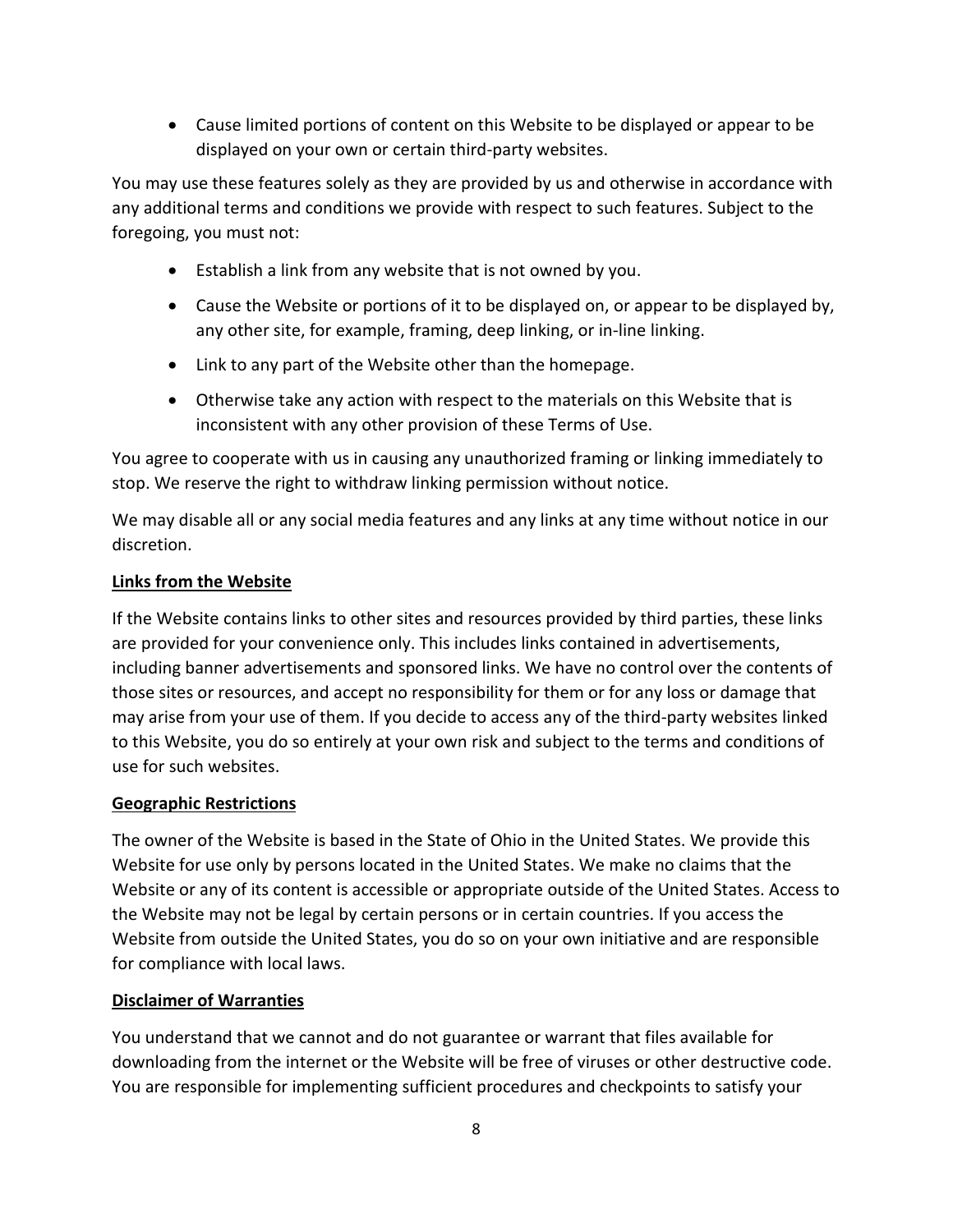particular requirements for anti-virus protection and accuracy of data input and output, and for maintaining a means external to our site for any reconstruction of any lost data. TO THE FULLEST EXTENT PROVIDED BY LAW, WE WILL NOT BE LIABLE FOR ANY LOSS OR DAMAGE CAUSED BY A DISTRIBUTED DENIAL-OF-SERVICE ATTACK, VIRUSES, OR OTHER TECHNOLOGICALLY HARMFUL MATERIAL THAT MAY INFECT YOUR COMPUTER EQUIPMENT, COMPUTER PROGRAMS, DATA, OR OTHER PROPRIETARY MATERIAL DUE TO YOUR USE OF THE WEBSITE OR ANY SERVICES OR ITEMS OBTAINED THROUGH THE WEBSITE OR TO YOUR DOWNLOADING OF ANY MATERIAL POSTED ON IT, OR ON ANY WEBSITE LINKED TO IT.

YOUR USE OF THE WEBSITE, ITS CONTENT, AND ANY SERVICES OR ITEMS OBTAINED THROUGH THE WEBSITE IS AT YOUR OWN RISK. THE WEBSITE, ITS CONTENT, AND ANY SERVICES OR ITEMS OBTAINED THROUGH THE WEBSITE ARE PROVIDED ON AN "AS IS" AND "AS AVAILABLE" BASIS, WITHOUT ANY WARRANTIES OF ANY KIND, EITHER EXPRESS OR IMPLIED. NEITHER THE COMPANY NOR ANY PERSON ASSOCIATED WITH THE COMPANY MAKES ANY WARRANTY OR REPRESENTATION WITH RESPECT TO THE COMPLETENESS, SECURITY, RELIABILITY, QUALITY, ACCURACY, OR AVAILABILITY OF THE WEBSITE. WITHOUT LIMITING THE FOREGOING, NEITHER THE COMPANY NOR ANYONE ASSOCIATED WITH THE COMPANY REPRESENTS OR WARRANTS THAT THE WEBSITE, ITS CONTENT, OR ANY SERVICES OR ITEMS OBTAINED THROUGH THE WEBSITE WILL BE ACCURATE, RELIABLE, ERROR-FREE, OR UNINTERRUPTED, THAT DEFECTS WILL BE CORRECTED, THAT OUR SITE OR THE SERVER THAT MAKES IT AVAILABLE ARE FREE OF VIRUSES OR OTHER HARMFUL COMPONENTS, OR THAT THE WEBSITE OR ANY SERVICES OR ITEMS OBTAINED THROUGH THE WEBSITE WILL OTHERWISE MEET YOUR NEEDS OR EXPECTATIONS.

TO THE FULLEST EXTENT PROVIDED BY LAW, THE COMPANY HEREBY DISCLAIMS ALL WARRANTIES OF ANY KIND, WHETHER EXPRESS OR IMPLIED, STATUTORY, OR OTHERWISE, INCLUDING BUT NOT LIMITED TO ANY WARRANTIES OF MERCHANTABILITY, NON-INFRINGEMENT, AND FITNESS FOR PARTICULAR PURPOSE.

THE FOREGOING DOES NOT AFFECT ANY WARRANTIES THAT CANNOT BE EXCLUDED OR LIMITED UNDER APPLICABLE LAW.

#### **Limitation on Liability**

TO THE FULLEST EXTENT PROVIDED BY LAW, IN NO EVENT WILL THE COMPANY, ITS AFFILIATES, OR THEIR LICENSORS, SERVICE PROVIDERS, EMPLOYEES, AGENTS, OFFICERS, OR DIRECTORS BE LIABLE FOR DAMAGES OF ANY KIND, UNDER ANY LEGAL THEORY, ARISING OUT OF OR IN CONNECTION WITH YOUR USE, OR INABILITY TO USE, THE WEBSITE, ANY WEBSITES LINKED TO IT, ANY CONTENT ON THE WEBSITE OR SUCH OTHER WEBSITES, INCLUDING ANY DIRECT, INDIRECT, SPECIAL, INCIDENTAL, CONSEQUENTIAL, OR PUNITIVE DAMAGES, INCLUDING BUT NOT LIMITED TO, PERSONAL INJURY, PAIN AND SUFFERING, EMOTIONAL DISTRESS, LOSS OF REVENUE, LOSS OF PROFITS, LOSS OF BUSINESS OR ANTICIPATED SAVINGS, LOSS OF USE, LOSS OF GOODWILL, LOSS OF DATA, AND WHETHER CAUSED BY TORT (INCLUDING NEGLIGENCE),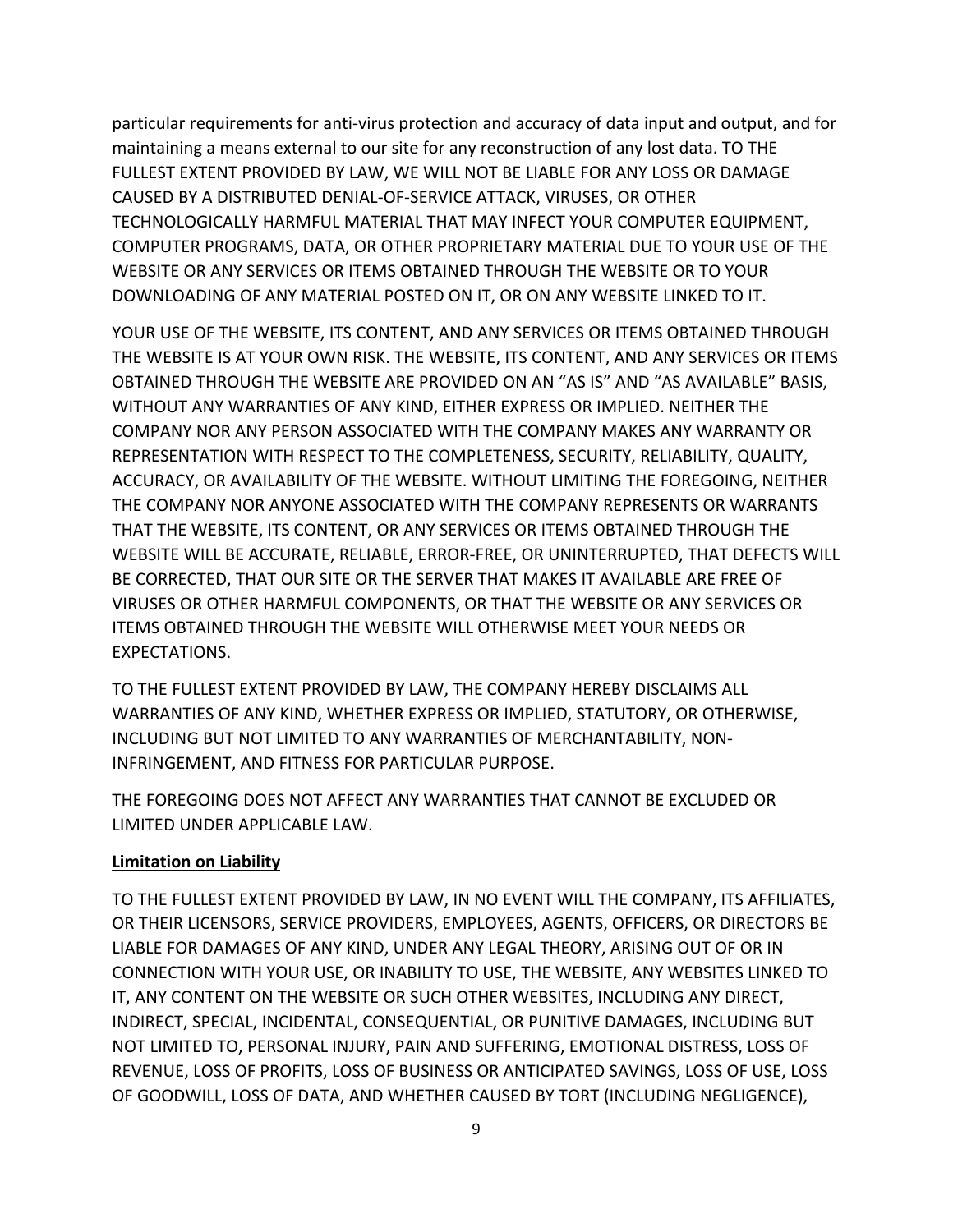BREACH OF CONTRACT, OR OTHERWISE, EVEN IF FORESEEABLE. THE FOREGOING DOES NOT AFFECT ANY LIABILITY THAT CANNOT BE EXCLUDED OR LIMITED UNDER APPLICABLE LAW, IN WHICH CASE DAMAGES OF ANY CHARACTERIZATION SHALL BE CAPPED IN THE AGGREGATE AT THE AMOUNT YOU HAVE PAID TO THE COMPANY IN THE LAST 12 MONTHS.

# **Indemnification**

You agree to defend, indemnify, and hold harmless the Company, its affiliates, licensors, and service providers, and its and their respective officers, directors, employees, contractors, agents, licensors, suppliers, successors, and assigns from and against any claims, liabilities, damages, judgments, awards, losses, costs, expenses, or fees (including reasonable attorneys' fees) arising out of or relating to your violation of these Terms of Use or your use of the Website, including, but not limited to, your User Contributions, any use of the Website's content, services, and products other than as expressly authorized in these Terms of Use, or your use of any information obtained from the Website.

# <span id="page-9-0"></span>**Governing Law and Jurisdiction**

All matters relating to the Website and these Terms of Use, and any dispute or claim arising therefrom or related thereto (in each case, including non-contractual disputes or claims), shall be governed by and construed in accordance with the internal laws of the State of Ohio without giving effect to any choice or conflict of law provision or rule (whether of the State of Ohio or any other jurisdiction).

Any legal suit, action, or proceeding arising out of, or related to, these Terms of Use or the Website shall be instituted exclusively in the federal courts of the United States or the courts of the State of Ohio, in each case located in the County of Cuyahoga, although we retain the right to bring any suit, action, or proceeding against you for breach of these Terms of Use in your country of residence or any other relevant country. You waive any and all objections to the exercise of jurisdiction over you by such courts and to venue in such courts, and you consent to personal jurisdiction in such courts.

# **Limitation on Time to File Claims**

ANY CAUSE OF ACTION OR CLAIM YOU MAY HAVE ARISING OUT OF OR RELATING TO THESE TERMS OF USE OR THE WEBSITE MUST BE COMMENCED WITHIN ONE (1) YEAR AFTER THE CAUSE OF ACTION ACCRUES; OTHERWISE, SUCH CAUSE OF ACTION OR CLAIM IS PERMANENTLY BARRED.

# **Waiver and Severability**

No waiver by the Company of any term or condition set out in these Terms of Use shall be deemed a further or continuing waiver of such term or condition or a waiver of any other term or condition, and any failure of the Company to assert a right or provision under these Terms of Use shall not constitute a waiver of such right or provision.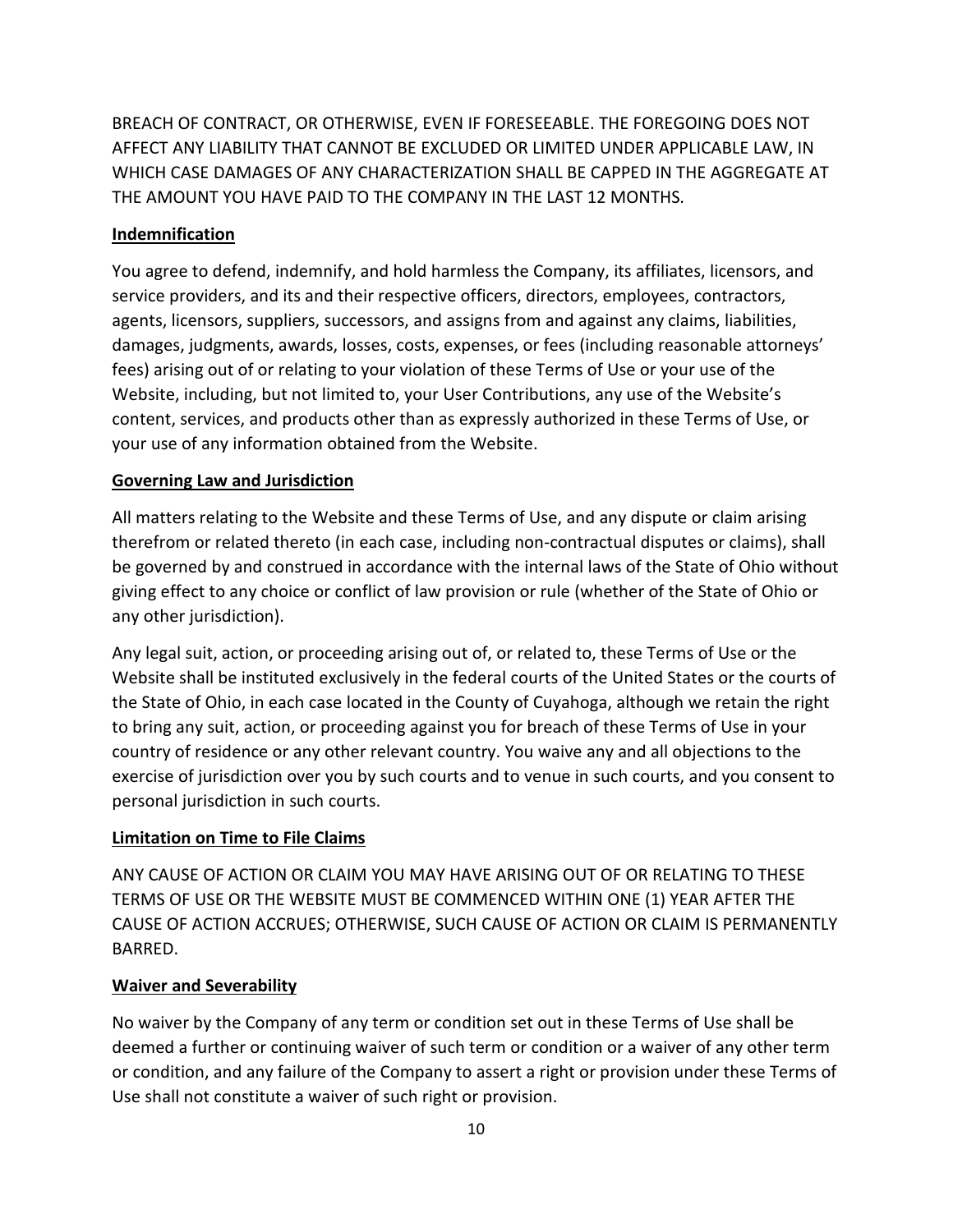If any provision of these Terms of Use is held by a court or other tribunal of competent jurisdiction to be invalid, illegal, or unenforceable for any reason, such provision shall be eliminated or limited to the minimum extent such that the remaining provisions of the Terms of Use will continue in full force and effect.

# **Entire Agreement**

The Terms of Use, our Privacy Policy, and other materials on this page constitute the sole and entire agreement between you and the Company regarding the Website and supersede all prior and contemporaneous understandings, agreements, representations, and warranties, both written and oral, regarding the Website.

# **Your Comments and Concerns**

This website is operated by the Company, PO Box 23609, 16824 Park Circle Drive, Chagrin Falls, Ohio 44023 (the "Notice Address").

All notices of copyright infringement claims should be sent to the copyright agent designated in our Copyright Policy in the manner and by the means set out therein.

All other feedback, comments, requests for technical support, and other communications relating to the Website should be directed to the Notice Email.

#### **Privacy Policy**

The Company respects your privacy and are committed to protecting it through our compliance with this Privacy Policy (this "policy").

This policy describes the types of information we may collect from you or that you may provide when you visit the Website and our practices for collecting, using, maintaining, protecting, and disclosing that information.

This policy applies to information we collect:

- On this Website.
- In email, text, and other electronic messages between you and this Website.
- Through mobile and desktop applications you download from this Website, which provide dedicated non-browser-based interaction between you and this Website.
- When you interact with our advertising and applications on third-party websites and services, if those applications or advertising include links to this policy.

It does not apply to information collected by:

• Us offline or through any other means, including on any other website operated by Company or any third party (including our affiliates and subsidiaries); or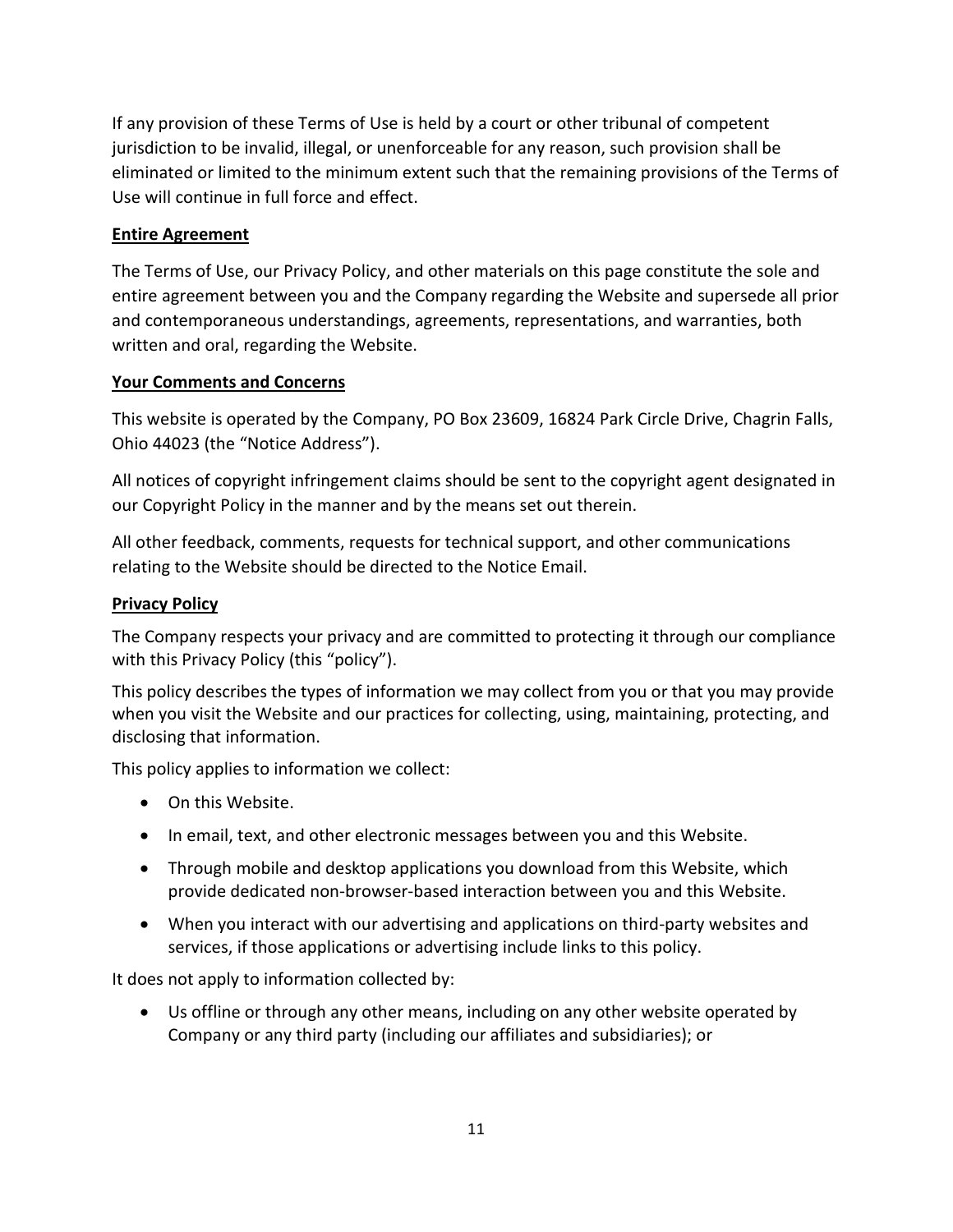• Any third party (including our affiliates and subsidiaries), including through any application or content (including advertising) that may link to or be accessible from or on the Website.

Please read this policy carefully to understand our policies and practices regarding your information and how we will treat it. If you do not agree with our policies and practices, your choice is not to use our Website. By accessing or using this Website, you agree to this privacy policy. This policy may change from time to time (see [Changes to Our Privacy Policy\)](#page-15-0). Your continued use of this Website after we make changes is deemed to be acceptance of those changes, so please check the policy periodically for updates.

# **Children under the Age of 16**

Our Website is not intended for children under 16 years of age. No one under age 16 may provide any personal information to or on the Website. We do not knowingly collect personal information from children under 16. If you are under 16, do not use or provide any information on this Website or through any of its features, register on the Website, make any purchases through the Website, use any of the interactive or public comment features of this Website, or provide any information about yourself to us, including your name, address, telephone number, email address, or any screen name or user name you may use. If we learn we have collected or received personal information from a child under 16 without verification of parental consent, we will delete that information. If you believe we might have any information from or about a child under 16, please contact us at the Notice Email.

California residents under 16 years of age may have additional rights regarding the collection and sale of their personal information. Please se[e Your California Privacy Rights](#page-15-1) for more information.

# **Information We Collect About You and How We Collect It**

We collect several types of information from and about users of our Website, including information:

- By which you may be personally identified, such as name, postal address, e-mail address, telephone number or any other identifier by which you may be contacted online or offline ("**personal information**");
- That is about you but individually does not identify you; and/or
- About your internet connection, the equipment you use to access our Website, and usage details.

We collect this information:

- Directly from you when you provide it to us.
- Automatically as you navigate through the site. Information collected automatically may include usage details, IP addresses, and information collected through cookies, web beacons, and/or other tracking technologies.
- From third parties, for example, our business partners.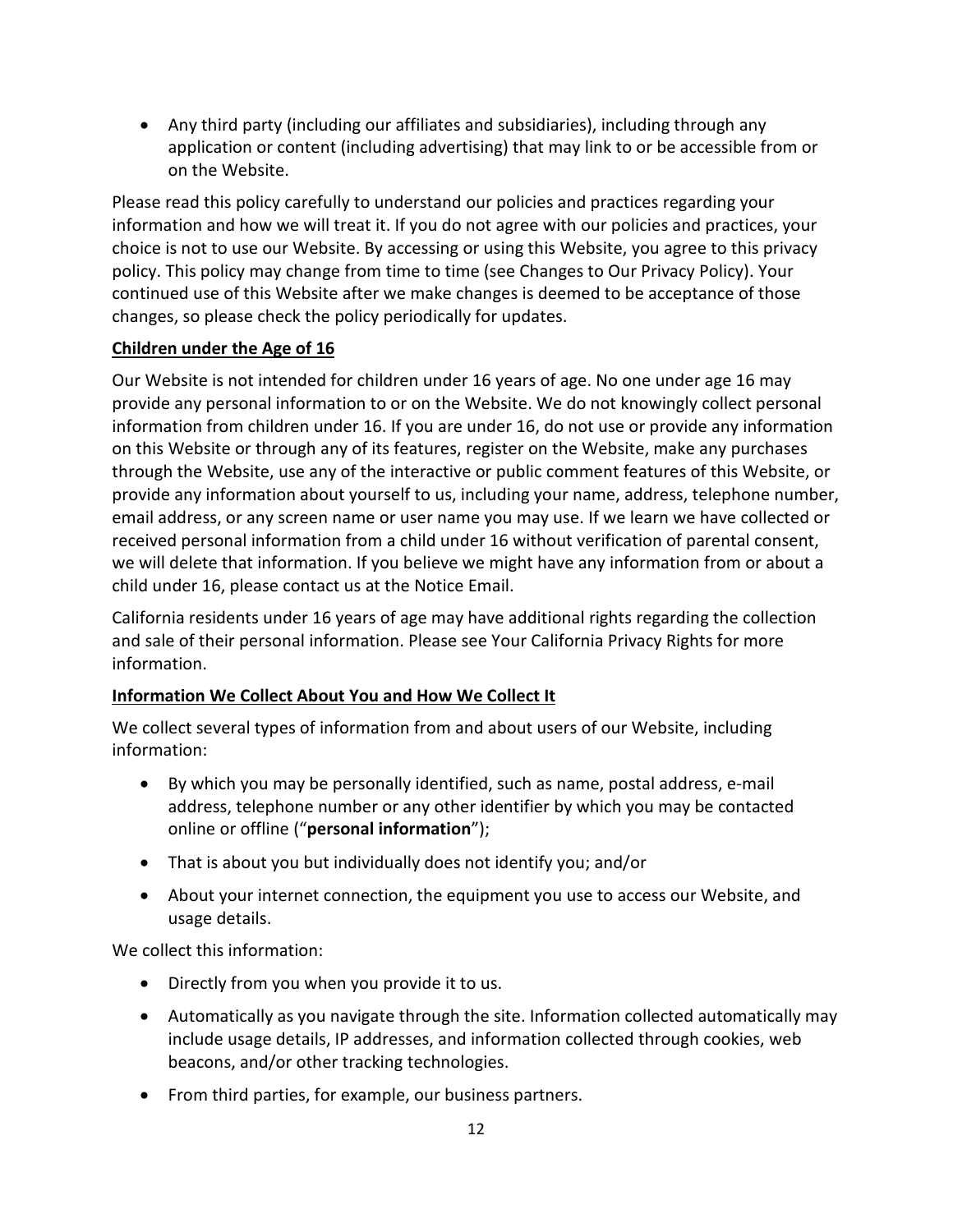#### *Information You Provide to Us*

The information we collect on or through our Website may include:

- Information that you provide by filling in forms on our Website. This includes information provided at the time of registering to use our Website, subscribing to our service, posting material, or requesting further services. We may also ask you for information when you enter a contest or promotion sponsored by us, and when you report a problem with our Website.
- Records and copies of your correspondence (including email addresses), if you contact us.
- Details of transactions you carry out through our Website and of the fulfillment of your orders. You may be required to provide financial information before placing an order through our Website.
- Your search queries on the Website.

You also may provide information to be published or displayed (hereinafter, "**posted**") on public areas of the Website, or transmitted to other users of the Website or third parties (collectively, "**User Contributions**"). Your User Contributions are posted on and transmitted to others at your own risk. Please be aware that no security measures are perfect or impenetrable. Additionally, we cannot control the actions of other users of the Website with whom you may choose to share your User Contributions. Therefore, we cannot and do not guarantee that your User Contributions will not be viewed by unauthorized persons.

# *Information We Collect through Automatic Data Collection Technologies*

As you navigate through and interact with our Website, we may use automatic data collection technologies to collect certain information about your equipment, browsing actions, and patterns, including:

- Details of your visits to our Website, including traffic data, location data, logs, and other communication data and the resources that you access and use on the Website.
- Information about your computer and internet connection, including your IP address, operating system, and browser type.

The information we collect helps us to improve our Website and to deliver a better and more personalized service, including by enabling us to:

- Estimate our audience size and usage patterns.
- Store information about your preferences, allowing us to customize our Website according to your individual interests.
- Speed up your searches.
- Recognize you when you return to our Website.

The technologies we use for this automatic data collection may include: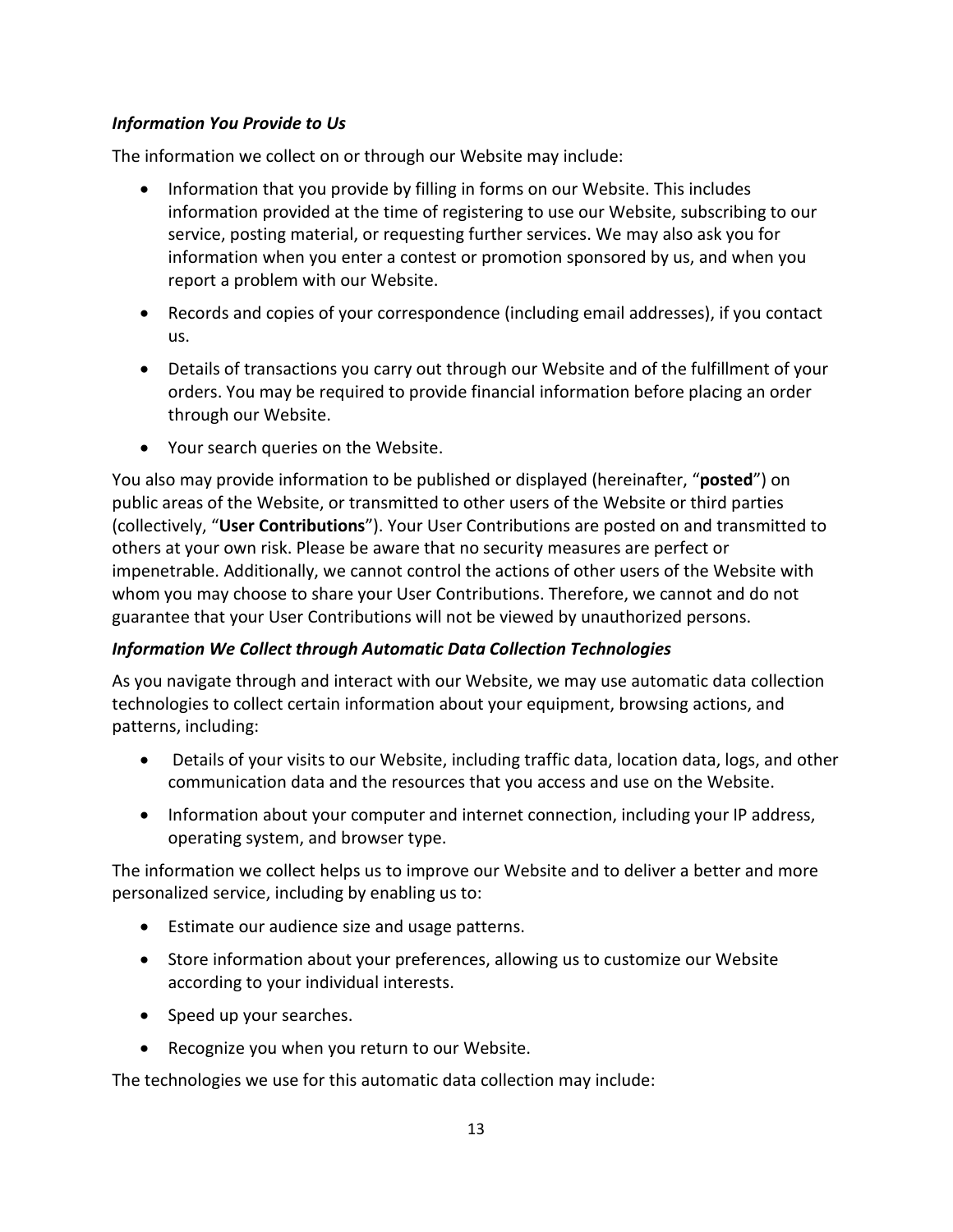- **Cookies (or browser cookies).** A cookie is a small file placed on the hard drive of your computer. You may refuse to accept browser cookies by activating the appropriate setting on your browser. However, if you select this setting you may be unable to access certain parts of our Website. Unless you have adjusted your browser setting so that it will refuse cookies, our system will issue cookies when you direct your browser to our Website.
- **Flash Cookies.** Certain features of our Website may use local stored objects (or Flash cookies) to collect and store information about your preferences and navigation to, from, and on our Website. Flash cookies are not managed by the same browser settings as are used for browser cookies. For information about managing your privacy and security settings for Flash cookies, see Choices About How We Use and Disclose Your Information.
- **Web Beacons.** Pages of our the Website and our e-mails may contain small electronic files known as web beacons (also referred to as clear gifs, pixel tags, and single-pixel gifs) that permit the Company, for example, to count users who have visited those pages or opened an email and for other related website statistics (for example, recording the popularity of certain website content and verifying system and server integrity).

#### **How We Use Your Information**

We use information that we collect about you or that you provide to us, including any personal information:

- To present our Website and its contents to you.
- To provide you with information, products, or services that you request from us.
- To fulfill any other purpose for which you provide it.
- To carry out our obligations and enforce our rights arising from any contracts entered into between you and us, including for billing and collection.
- To notify you about changes to our Website or any products or services we offer or provide though it.
- To allow you to participate in interactive features on our Website.
- In any other way we may describe when you provide the information.
- For any other purpose with your consent.

We may also use your information to contact you about our own and third-parties' goods and services that may be of interest to you. For more information, see Choices About How We Use and Disclose Your Information.

#### **Disclosure of Your Information**

We may disclose aggregated information about our users, and information that does not identify any individual, without restriction.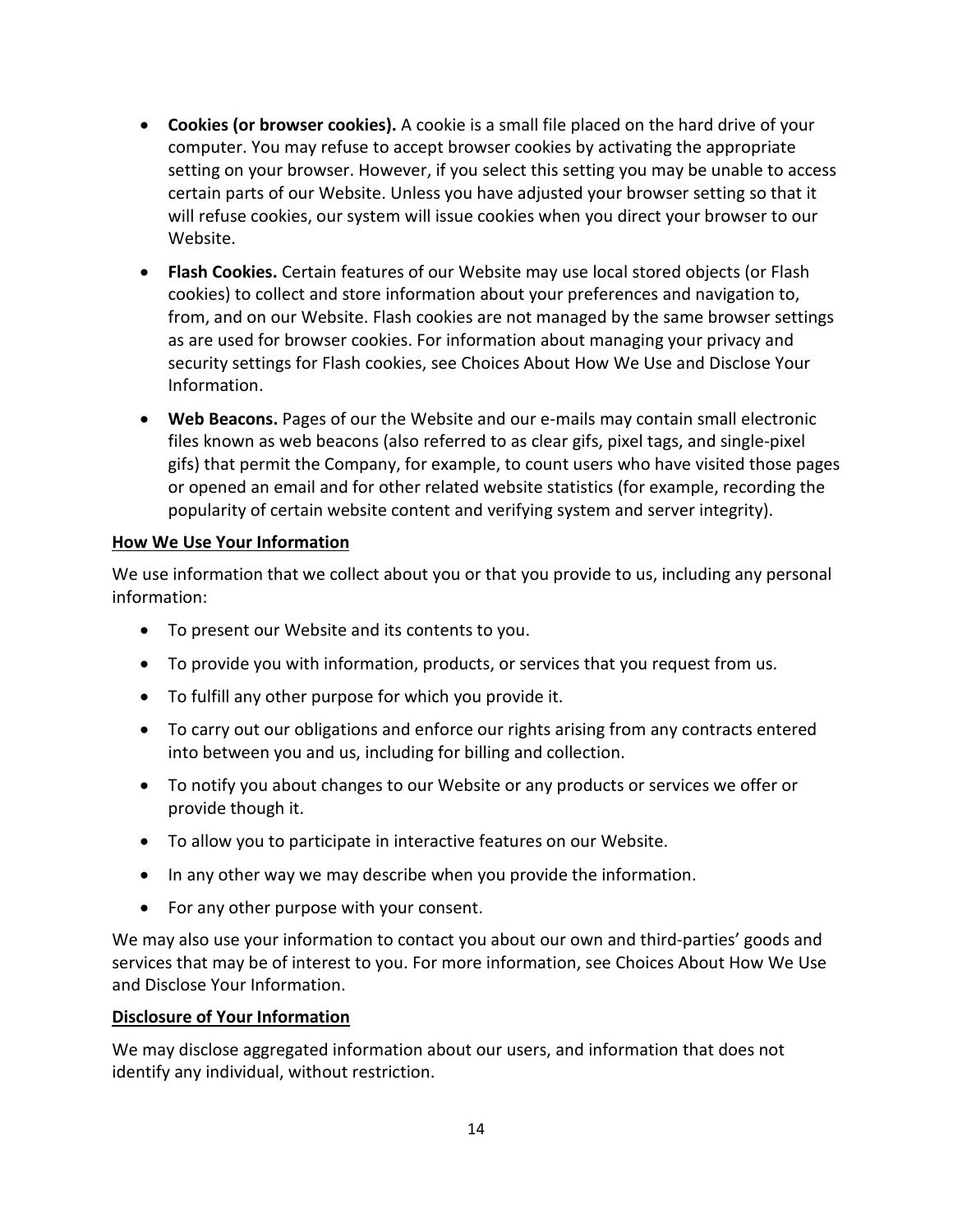We may disclose personal information that we collect or you provide as described in this privacy policy:

- To our subsidiaries and affiliates.
- To contractors, service providers, and other third parties we use to support our business and who are bound by contractual obligations to keep personal information confidential and use it only for the purposes for which we disclose it to them.
- To a buyer or other successor in the event of a merger, divestiture, restructuring, reorganization, dissolution, or other sale or transfer of some or all of the Company's or a parent entity's assets, whether as a going concern or as part of bankruptcy, liquidation, or similar proceeding, in which personal information held by the Company about our Website users is among the assets transferred.
- To fulfill the purpose for which you provide it.
- For any other purpose disclosed by us when you provide the information.
- With your consent.

We may also disclose your personal information:

- To comply with any court order, law, or legal process, including to respond to any government or regulatory request.
- To enforce or apply our Terms of Use and other agreements, including for billing and collection purposes.
- If we believe disclosure is necessary or appropriate to protect the rights, property, or safety of the Company, our customers, or others. This includes exchanging information with other companies and organizations for the purposes of fraud protection and credit risk reduction.

# **Choices about How We Use and Disclose Your Information**

We strive to provide you with choices regarding the personal information you provide to us. We have created mechanisms to provide you with the following control over your information:

- **Tracking Technologies and Advertising.** You can set your browser to refuse all or some browser cookies, or to alert you when cookies are being sent. To learn how you can manage your Flash cookie settings, visit the Flash player settings page on Adobe's website. If you disable or refuse cookies, please note that some parts of this site may then be inaccessible or not function properly.
- **Promotional Offers from the Company.** If we have sent you a promotional email, you may send us a return email asking to be omitted from future email distributions. This opt out does not apply to information provided to the Company as a result of a product purchase, warranty registration, product service experience or other transactions.

We do not control third parties' collection or use of your information to serve interest-based advertising. However these third parties may provide you with ways to choose not to have your